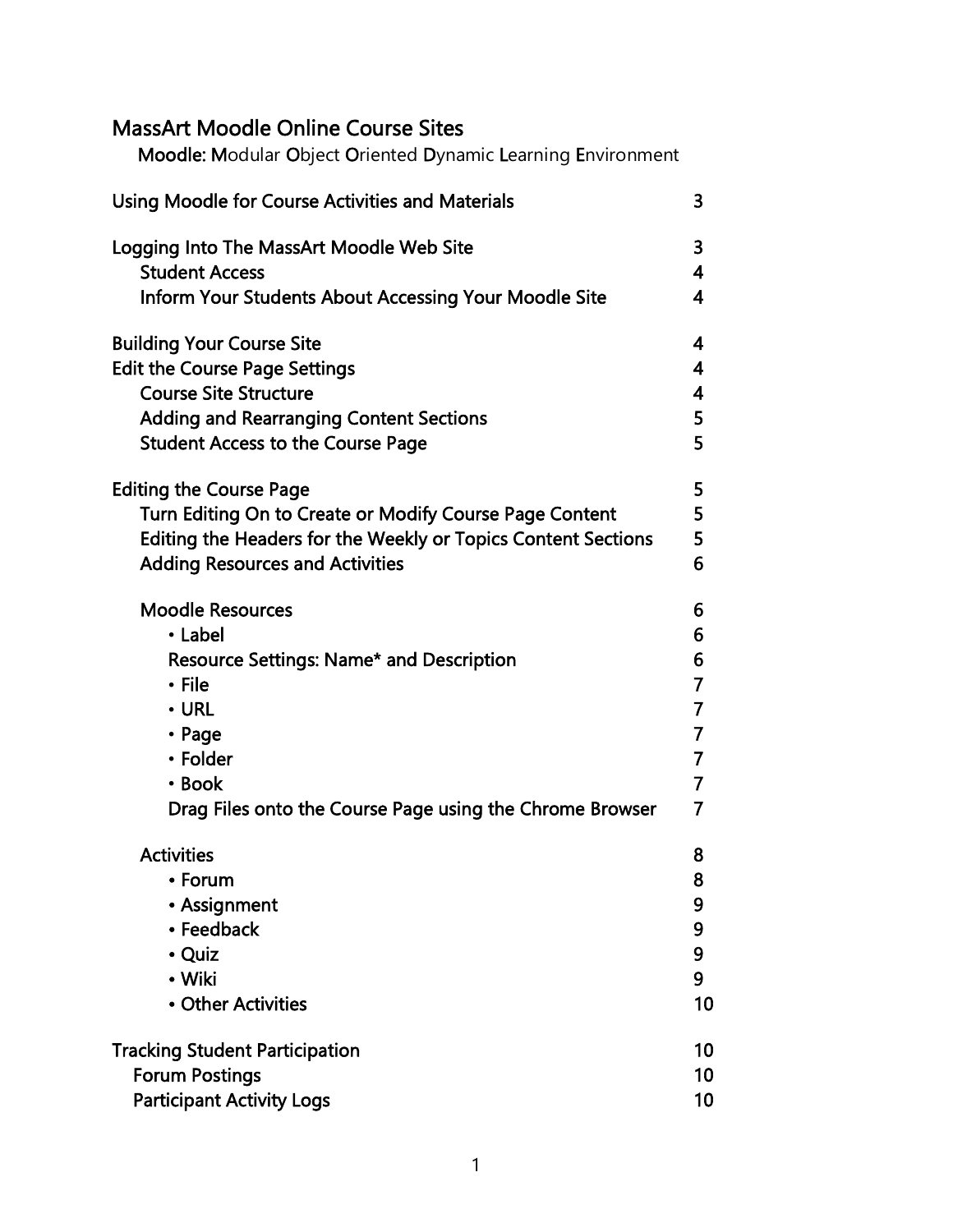| Individual Student Participant Reports in Student Profiles    | 11             |
|---------------------------------------------------------------|----------------|
| <b>Editing Course Site Headers, Resources, and Activities</b> | 11             |
| Edit a course header, week header, or topic header            | 11             |
| <b>Show or Hide Content</b>                                   | 11             |
| <b>Edit Your Posted Resources and Activities</b>              | 11             |
| The "Edit" Menu on Each Installed Resource and Activity       | 11             |
| Cross-arrows "Move resource" icon                             | 12             |
| Pencil "Edit title" icon                                      | 12             |
| Head and Shoulders "Groups" icons                             | 12             |
| No groups                                                     | 12             |
| Separate groups                                               | 12             |
| Visible groups                                                | 12             |
| <b>Tutorials and Documentation</b>                            | 12             |
| Moodle Course Site Editing Course Site Header                 |                |
| Ten Best Practices for Teaching Online Course Site Header     |                |
| MassArt Library Support Course Site Header                    |                |
| <b>Moodle Training &amp; Documentation Links</b>              | 13 & Home Page |
| <b>Blocks Columns</b>                                         | 13             |
| <b>Preparing Your Materials for Use in Moodle</b>             | 14             |
| <b>Creating PDF Documents</b>                                 | 14             |
| Convert a PPT to a compressed PDF for online sharing          | 14             |
| <b>Word Processor documents</b>                               | 14             |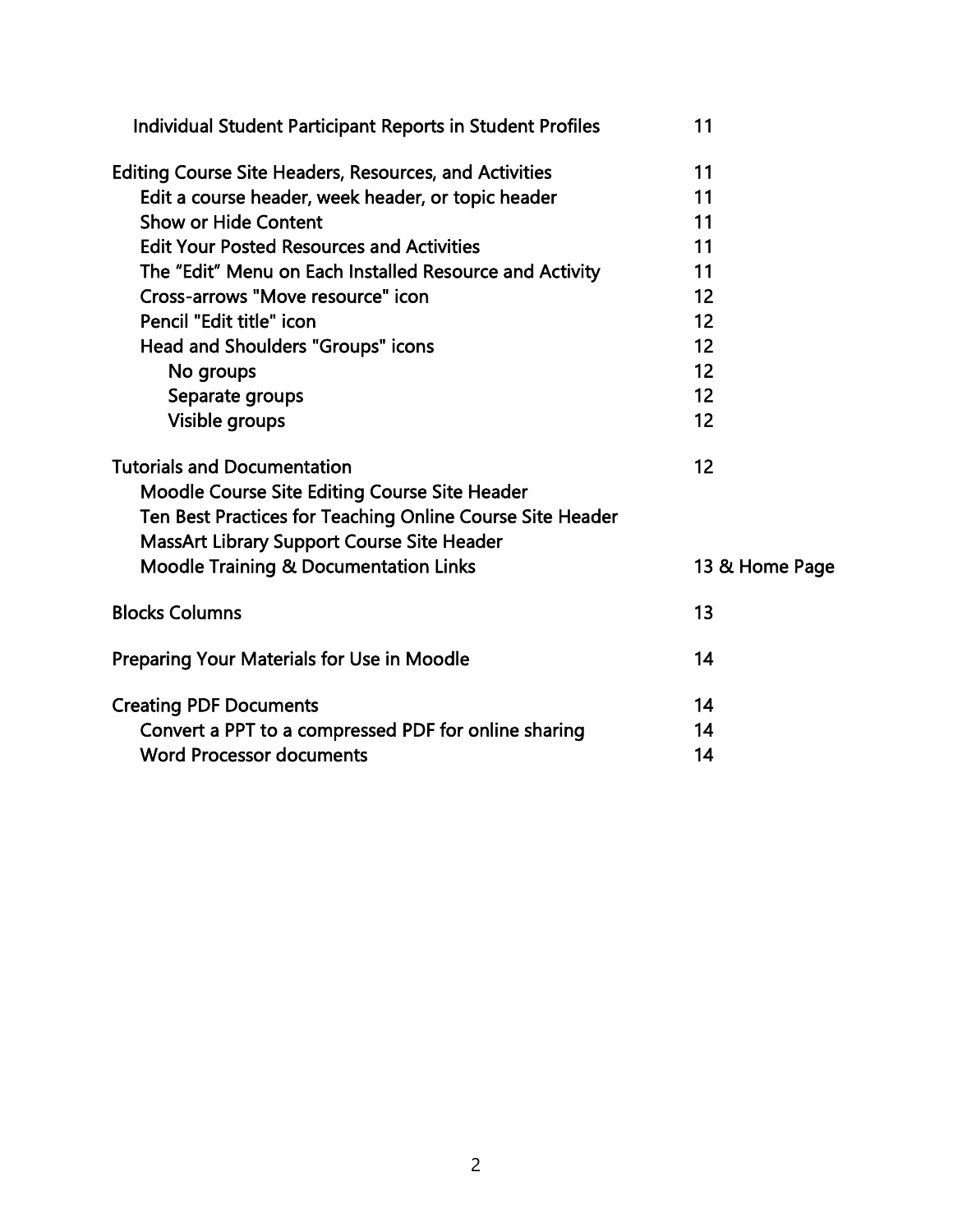# MassArt Moodle Online Course Sites

Moodle: Modular Object Oriented Dynamic Learning Environment

#### Using Moodle for Course Activities and Materials

Moodle course sites can be used to support both web-enhanced classroom courses and fully online courses. The content of a Moodle course site is accessible to the enrolled students, the instructor, and the MassArt Moodle support staff.

Support for many resources and activities are available in Moodle but a course may need only a few of the simplest tools to be successful. What uses of web support for your course activities and content will most effectively enrich your students' creative growth and learning? How do you want your students to interact about the course content online with you and with each other? What information, files, links, and media should every student have access to? Would it be helpful to have your students use a course site to submit their work and do peer review?

Using Moodle to give students access to teachers' classroom presentations has been very helpful, especially in courses that involve many PowerPoint slide presentations. If PPT files are saved as PDFs and posted in Moodle, students can view them on the course page after class.

Using Moodle Advanced Forums to support guided discussions about course content outside the classroom has been very effective. Instructors post questions after class on issues related to the class session, and students respond with their thoughts and interact with each other during the week. This is one of the best uses of a course site since it enhances pedagogically effective student engagement in the course content outside of class. Providing guidance to prepare for classroom discussions has extended and enriched the classroom discussions in some courses.

The use of Moodle Forums for peer review of essay drafts has also been very effective. The instructor posts guidance on critical reading and the students work in groups, reviewing each other's work and sharing their reviews in Moodle Forums prior to writing a final draft. Students say that reading each other's work and seeing each other's critiques of each other's work helps them to be more thoughtful and self-critical when they write their own final drafts.

### Logging Into the MassArt Moodle Web Site

The web link to our MassArt Moodle course site homepage is:

#### [moodle.massart.edu](http://moodle.massart.edu/)

When you reach the MassArt Moodle home page, there is small type at the top right corner of the window with "(Log in)".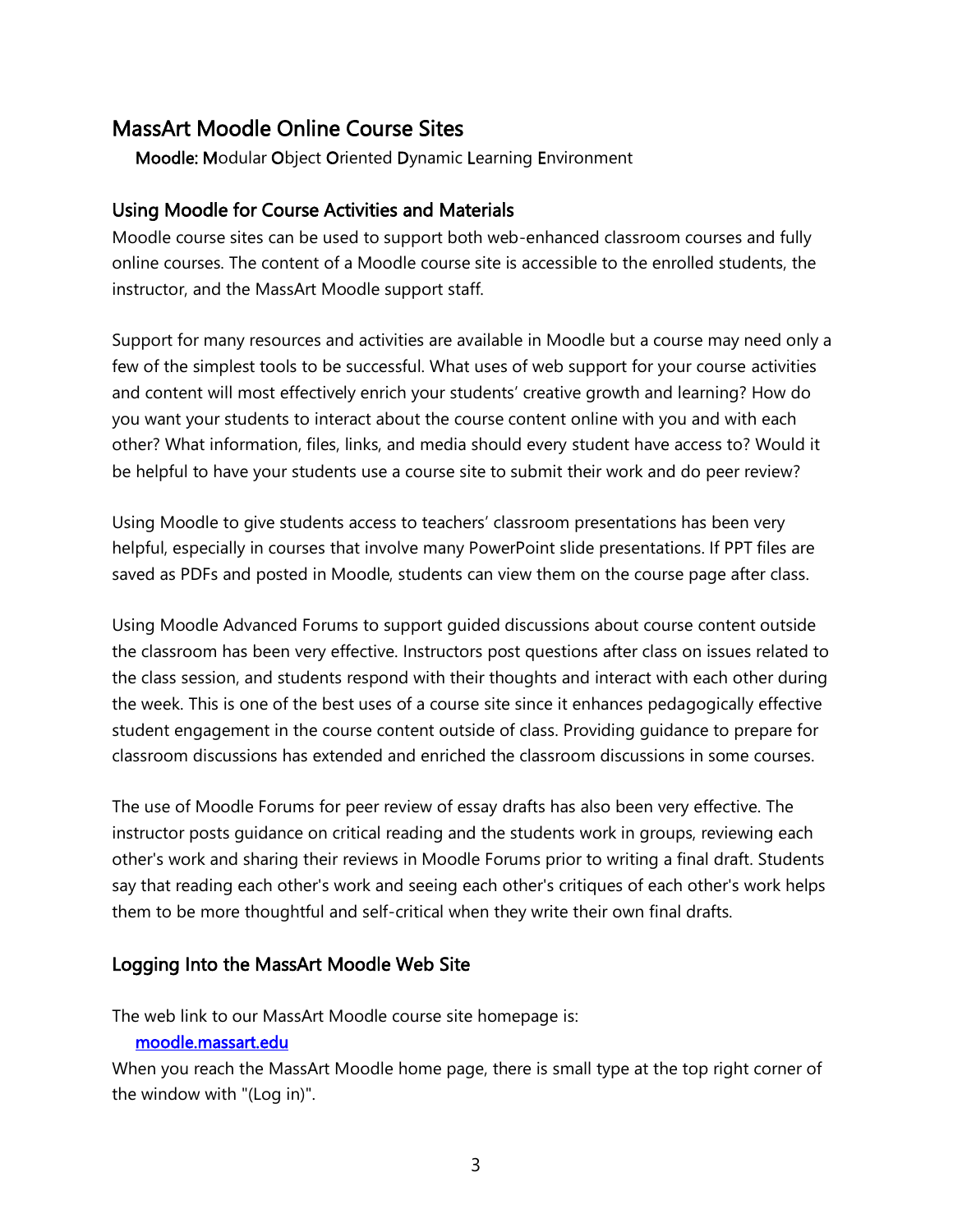To log in, enter your MassArt email username (without @massart.edu) and MassArt password and then click the [Log in] button. If you do not know your password yet, or have difficulty with an expired password, call the help desk.

Tech Central Help Desk Phone: (617) 879-7888

Tech Central Help Desk Email: [helpdesk@massart.edu](mailto:helpdesk@massart.edu)

After you have logged in, your Moodle Dashboard appears with the links to your course sites. Click your course name link to open your course site.

To log out, click your name at the upper right to access your personal menu and select "Log out". There is also an automatic logout when you have not interacted with the site for 2 hours.

For assistance planning, creating and using your Moodle course sites:

Hubert Hohn, hhohn@massart.edu, (Not in - Tower #724, (617) 879-7289)

### Student Access

The default state of a new course site is inaccessible to your students while you are working on it. The course names will be dark gray if student access is not turned on. When your course site is ready for student access, click "Edit settings" in the menu accessed in the dark blue gearwheel icon at the upper right on the course page. Turn on student access by changing Course visibility [Hide] to Course visibility [Show] on the settings page. Then scroll down and click (Save changes) at the base of the "Edit course settings" page.

# Inform Your Students About Accessing and Using Your Moodle Course Site

Your students will also log into your MassArt Moodle course site using their MassArt email username and password. Remind your students to

- Access the Moodle web site: moodle.massart.edu
- Log in at the upper right with their MassArt email username and password
- Access the course name links on their Moodle Dashboard.

It is very helpful to briefly demonstrate access to your Moodle course site in your first class session, and to remind your students of your Moodle activities and content on a weekly basis. This is especially important in freshman courses since the first-year students have no experience using Moodle as part of their interaction and learning.

# Building Your Course Site

# Course Site Structure (Blue gearwheel menu / Edit settings - scroll down to Course format)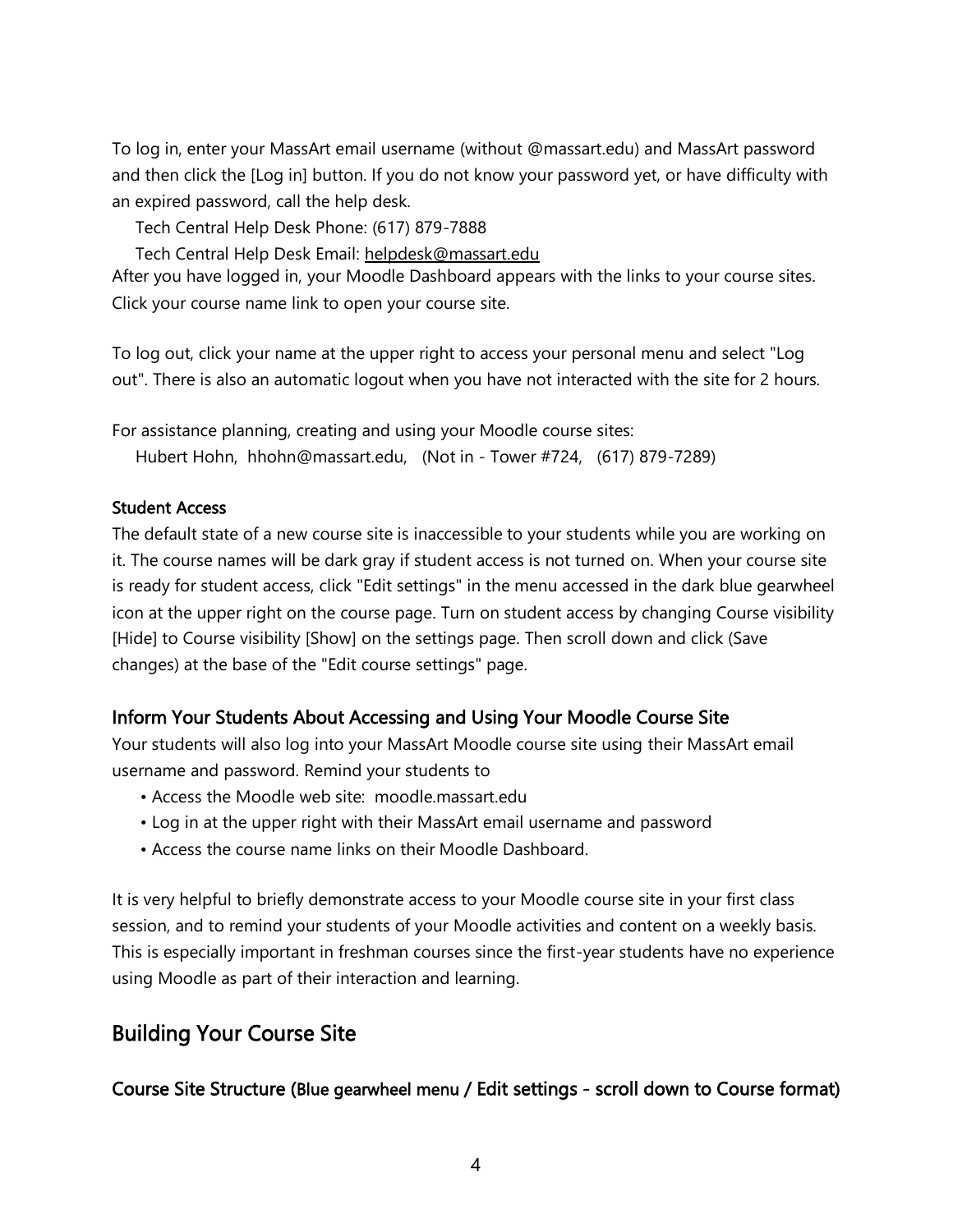Moodle course content is organized in weekly or topic sections that are accessed on the main course page. Newly created course sites default to the topics format. Most of our faculty members use the topics format in order to have control over the content section names, so I import a default template with the weekly class dates and holidays defined. Students like weekly sessions because it is easy for them to see what to do for each course session, and they have access to all the weekly content before and after class. Course sites often include guided online discussions that may continue beyond the course meeting.

I am happy to help with alternative structures if an alternative structure would provide pedagogically effective support for your course activities and content.

### Adding and Rearranging Content Sections

Content sections can be added to the site. If you select (Turn editing on) in the blue gearwheel menu at the upper right of the course page,  $+$  Add topics appears at the bottom right corner of the course page to add content sections. A content section can be relocated by clicking the cross-arrows in the upper left corner and selecting a location on the list that appears. Click the session that will follow the new content section. A content section can also be dragged to a different location using the upper-left cross-arrows. I am happy to add sections for you if needed.

# Student Access to the Course Page

As noted above, the default state of a new course site is inaccessible to your students while you are working on it. When your course site is ready for student access, click "Edit settings" in the menu accessed in the dark blue gearwheel icon at the upper right on the course page. Turn on student access by changing Course visibility [Hide] to Course visibility [Show] on the settings page. Then scroll down and click (Save changes) at the base of the "Edit course settings" page. When editing is on, an individual week or topic section can be made invisible to students by clicking "Edit" at the upper right corner of the section, and clicking "Hide topic". The section can be made visible to students again by clicking "Show topic"

# Editing the Course Page

# Turn Editing On to Create or Modify Course Content

To add, modify, delete, or rearrange content, open the dark blue gearwheel menu near the course name at the top of your course page and click (Turn editing on).

### Editing the Headers for the Weekly or Topics Content Sections

The content section label is easily revised when editing is on by clicking the pencil icon on the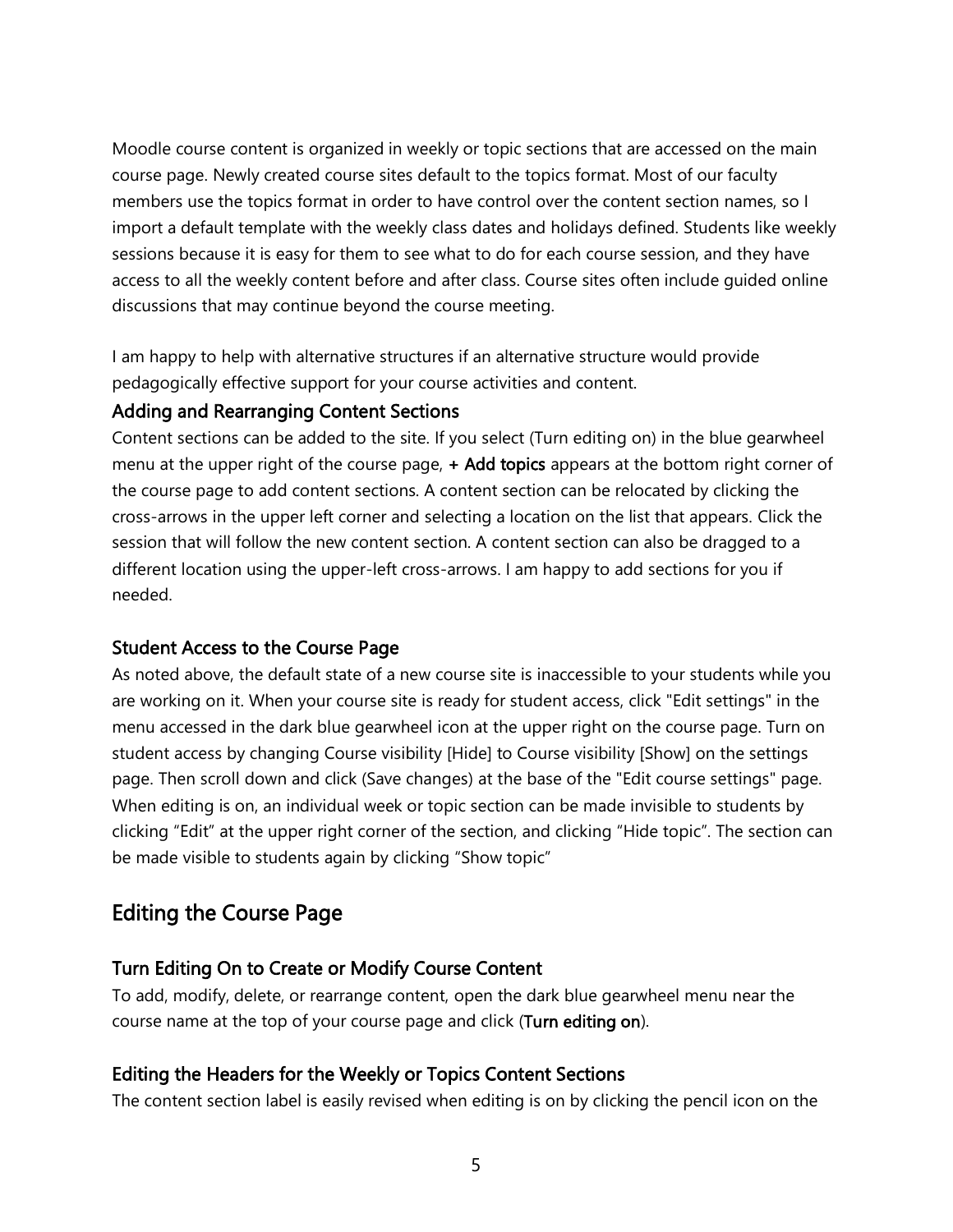right side of the existing label. The label can be edited and will be saved when you press return. The section label type is blue and cannot be adjusted. The default section labels or your substitutes will appear as a list of links in the column on the left, where a section label may be clicked to jump to a chosen section.

You can add a section header content label and images by clicking "Edit" at the upper right corner of the content section and selecting "Edit topic". You can enter the academic topic label for the week or topic in the "Summary" edit area, where you have full control over the type design, and images can be included. A thematic image is sometimes included with the topic. Remember to scroll down and [Save changes] after editing. Teachers often use separate Label resources to define relevant content for the content section.

# Adding Resources and Activities

When editing is on, each section of the course site has a "Add an activity or resource" menu at the lower right of the section rectangle, or separate "Add a resource" and "Add an activity" menus. This is how you include Resources such as Files, URLs (web links), or Pages, and Activities such as Quizzes, Assignments for posting text or files, and Forums for submission of work, discussion, and peer critique.

When you select Add an activity or resource, the list of all the Activities and Resources opens. You will need to scroll down to access the full Resources list. When you select an item in the list, a brief description appears to the right. To include the selected item on your course site, double click it, or click it once and then click the (Add) button below the list.

# Moodle Resources

The Resource menu gives you access to these resources:

Book File Folder IMS Content Package Label Page URL

The Moodle docs for Resources: <https://docs.moodle.org/38/en/Resources>

• Create a Label for brief text that you want to appear on your page, such as the weekly topics, a Syllabus label where the PDF is posted, headings for groups of related contents such as lists of Readings, or brief instructions for an activity or resource. Some teachers use a Label to display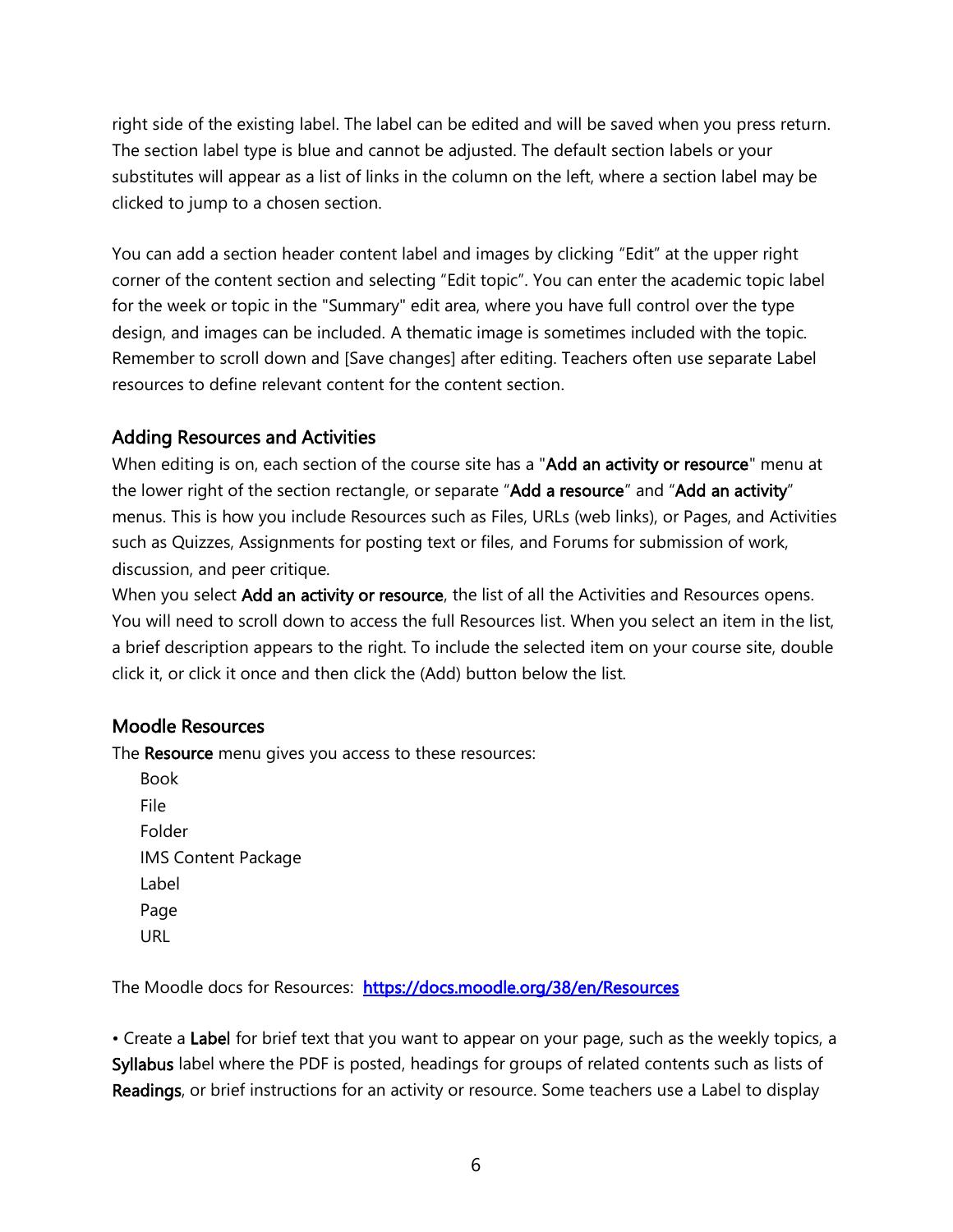the Course Description in the course site header. A Label can also include links, images, video links for YouTube, etc. using the Label editor. There are instructions for the Label editor on the Moodle homepage under Moodle Help Documents. There is a Moodle Docs video about using sound and video files:<https://docs.moodle.org/38/en/Label>

#### Resource Settings: Name and Description

The "Edit settings" pages for the remaining resources have **Name** and Description text entry areas at the top. Remember to [Save and return to course] after entering text. The red (!) means the item is required.

• In the required Name area, enter the name that you wish to appear on the course page.

• You can include the name in the Description, or if you wish to include brief information below the resource name on the course page, you can enter it in Description and click the checkbox with "Display description on course page". If the checkbox is not clicked, the Description is not displayed. The Description will be converted to speech if someone uses a text-to-speech reader.

• Use File to upload and share PDFs, text documents, images, video files, sound files, etc. Use Name to enter the label that should appear on the course page. In current browsers, you can drag and drop a file into the **Select files** rectangle. Then remember to scroll down and click [Save and return to course]. A PDF can be read full-format on screen in different browsers and systems and downloaded to your desktop or printer. Posted PowerPoint files must be downloaded when clicked and then viewed in the PowerPoint application, but they can also be saved as PDF files in the PowerPoint application and then uploaded as PDFs.

• Use "URL" for individual links to web resources. Use **Name** to enter the label that should appear on the course page. In **External URL** paste or type the web address that is to be accessed. Remember to [Save and return to course]. URL can be used to link to Google Drive folders and documents.

• A Page is a secondary online course page that appears when Page is clicked. Use Name to enter the label that should appear on the course page. In **Content/Page content** you can use the editor to add text, links, images, charts, embedded videos, and other media to the Page. Remember to [Save and return to course].

• You can use a "Folder" to contain a large group of files that might be distracting as a long list on the course page, but the contents of a folder cannot be read on the screen in Moodle. The files must be downloaded from the folder, unzipped, and then viewed within an appropriate application. If you have only a few PDFs in a folder, it is better to use File to post them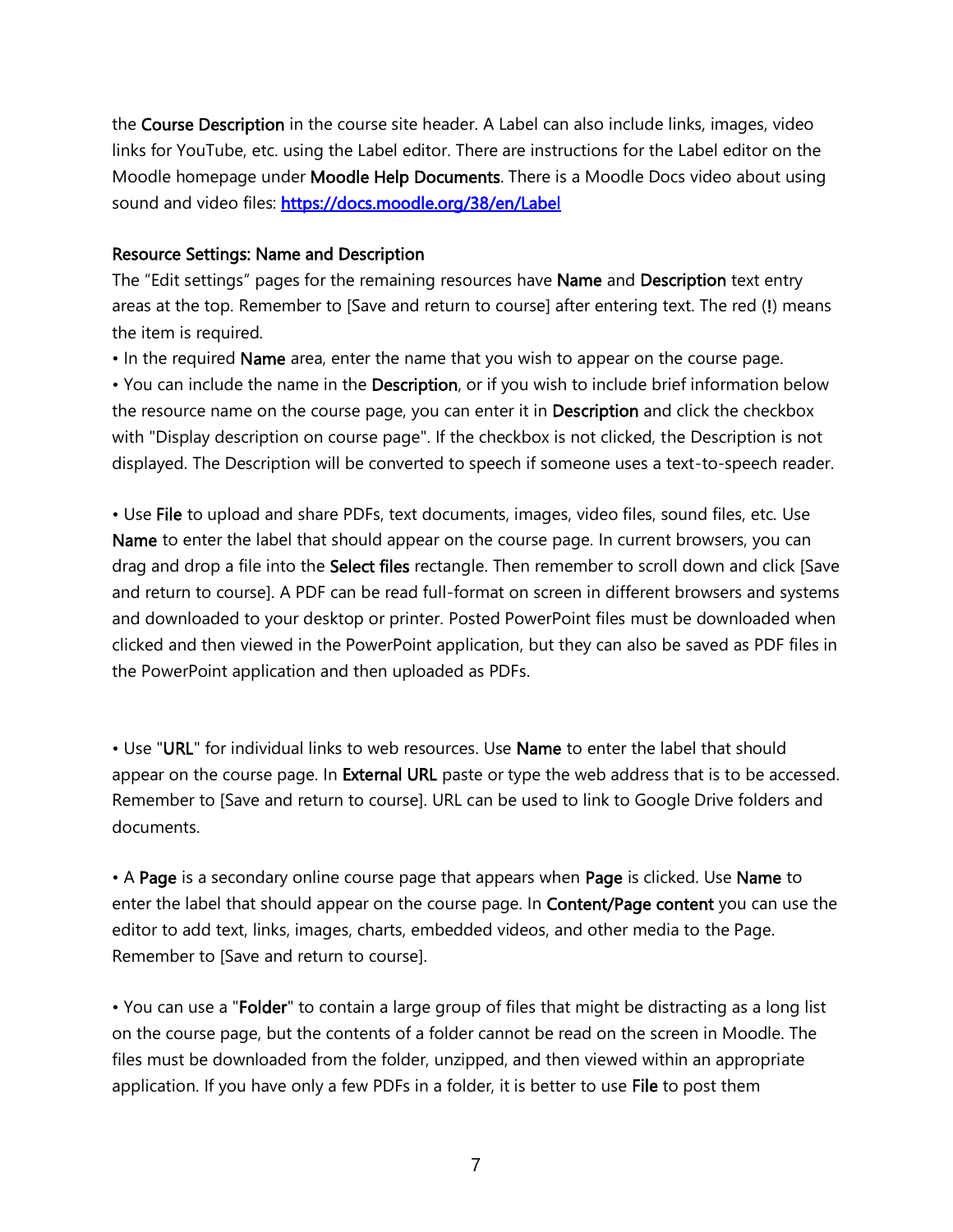individually on the course page so the content can be viewed on the course page.

• A "Book" resource can be used to create multi-page resources with a book-like format. The book module allows you to have main chapters and sub chapters. Students are not able to add content to a Book. In addition to text, images, flash movies and other multimedia may be included in a book. Books can be printed entirely or by chapter. [https://docs.moodle.org/38/en/Book\\_module](https://docs.moodle.org/38/en/Book_module)

### Drag and Drop Files on the Course Page using the Chrome Browser

Using the Chrome or Safari browser with the current Moodle version, a document or image file can be added to the course page by turning editing on, and dragging the file onto the course site. With editing on, when you drag an image or document over a content section on the course site, a dotted line rectangle with "Add file(s) here…" appears at the base of the section. You can drag and drop an image, PDF file or Word doc directly onto the course site in the "Add file(s) here..." dotted line rectangle. You can then move it within the section if necessary.

When you drop an image in the "Add file(s) here..." dotted line rectangle, you will have a choice: What do you want to do with the file...?

( ) Add media to course page (the image will be displayed)

 ( ) Create file resource (the image label will appear – click the label to display the image) Select one of the display options and then click "Upload"

You can also display an image on the course page using a Label and the image upload icon in the editor. The image upload icon is a mountain in a square at the upper right of the formatting icons. Instructions for loading an image are in the Editor documentation on the Moodle homepage under Moodle Help Documents.

### **Activities**

Use the +Add an activity or resource menu or the Add an activity menu to select an activity from the list:

Assignment Attendance Chat **Choice** Database External Tool Feedback Forum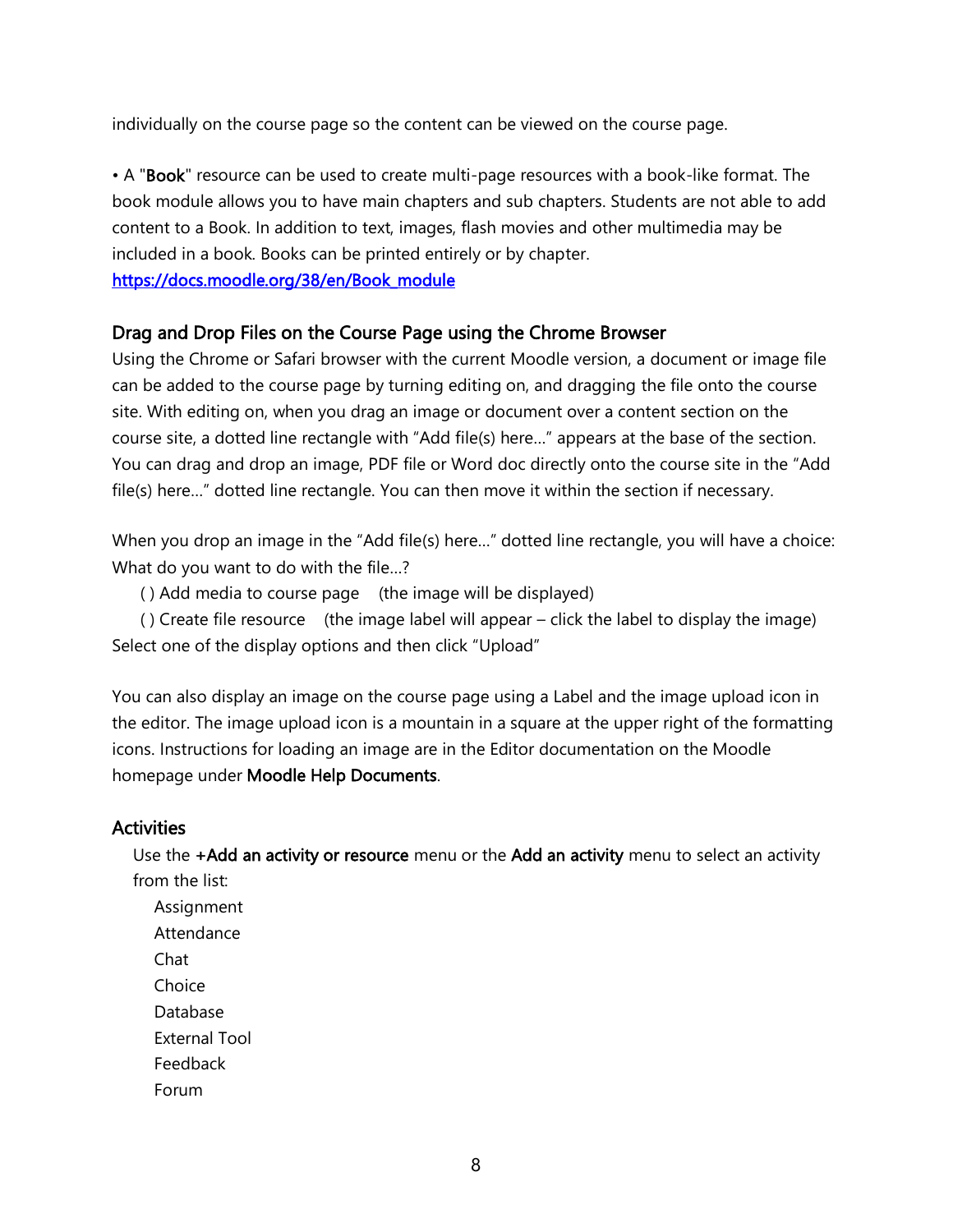**Glossary** Lesson Quiz Survey Wiki Workshop <https://docs.moodle.org/38/en/Activities>

Most faculty only use Assignment, Forum and Quiz.

# • Forum

Many faculty members have effectively used Forum activities to engage the students in course discussion outside of class, and to enable the sharing and peer review of student course work outside of class. The Forum allows the content to be displayed in various ways.

To post some text or add a file, open a Forum and click the [Add a new discussion topic] button. There is a Message input box with the Moodle formatting tools for posting text. If only one row in the formatter appears, click the left icon to open all 3 rows. If you wish to upload a file, select "Advanced" at the lower right of the text entry box. The full Moodle editor and the Attachment drop-box will appear. Files can be added by dragging and dropping into the Attachment rectangle. Scroll down and click [Post to forum] when you have entered text or uploaded a file.

You can grade a Forum if you open the menu in the Forum blue gearwheel icon, and select "Edit settings". Scroll down and select "Whole forum grading".. There is a Grade / Type pull-down menu. If you change the setting from [None] to [Scale] or [Point] the Forum will appear in the "Grades" page that can be accessed in the column on the left of your Moodle page. Most faculty use Point with Maximum grade [100]. Scroll down and click (Save and return to course).

The Forum has a word count option if you have given an assignment with a required word count. When a forum is active on screen, click the Forum blue gearwheel at the upper right and select "Edit settings". On the Settings page select "Attachments and word count". Change "Display word count" from [No] to [Yes]. Scroll down and click (Save and return to course).

The Forum has a content Export option. When an existing Forum with content has been selected, click the Forum blue gearwheel icon at the upper right and click "Export" at base of the menu list. Select the "Format" pull-down menu to export content as a CSV, an OpenDocument text file or a PDF file, and click [Export] to download. You may wish to export the Forum content as an OpenDocument file, and then tweak it to clarify the formatting before printing. With the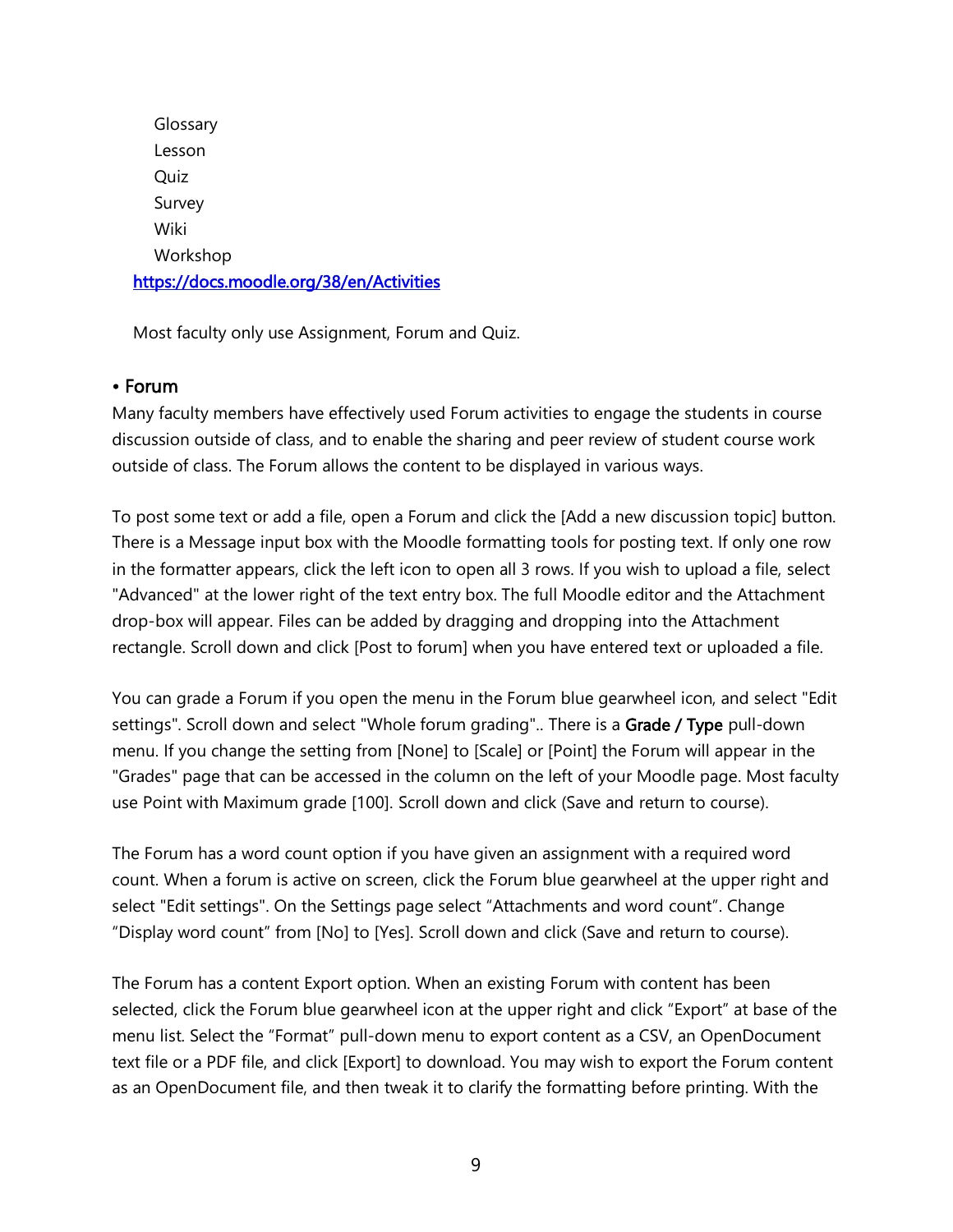Users and Discussions options, you can export the entire forum with All, or select a specific discussion and specific user.

You can access all of an individual student's forum contributions on screen if you enter a Forum, and click the [Search] button at the upper right. Near the bottom of the search field, "This name should match the author", enter a student's first or last name, or both first and last (whatever identifies them uniquely in the roster). Press Return or click the [Search] button below the name. All the forum postings by the named student will appear. You can also search a particular forum for the student's work using "Choose which forums to search" in the Forum options.

# • Assignment

Many instructors use the "Assignment" activity for students to turn in work that needs to be graded online. Assignments can be critiqued and graded on the course site, and are automatically tracked in your Moodle Grades page. Students cannot see each other's submissions or grades. If students are required to upload PDF files for assignments, comments can be posted in the PDF file by the instructor when the file is accessed on the Grades page. The type of student content can be controlled in Edit settings/Submission types. You can activate Online text or File submissions or both. If you make changes, scroll down and click [Save and return to course].

[https://docs.moodle.org/38/en/Using\\_Assignment](https://docs.moodle.org/38/en/Using_Assignment)

# • Feedback

The Feedback module allows you to create and conduct surveys to collect feedback and do course evaluation. It allows you to write your own non-graded questions. The Feedback activity could be used for feedback on course issues, course activities and content, or on the use of Moodle in a course. [https://docs.moodle.org/38/en/Feedback\\_settings](https://docs.moodle.org/38/en/Feedback_settings)

# • Quiz

Many instructors are using Quizzes. There are several Quiz types: Short answer, Essay, Multiple choice, True/False, etc. After a Quiz is activated, named, and saved, select the Quiz, click "Edit quiz" in the blur gearwheel menu on the right, choose "Add" at the lower right and choose "+ a new question". Choose the "Question type" in the Questions list, click "Add" at the base of the list, and enter the question name and text, answers, etc. and click [Save changes]. Most teachers use Multiple choice, True/False or Short answer. To edit an existing question, click the gearwheel "Edit" icon on the left of the question title for the question you wish to revise. [https://docs.moodle.org/38/en/Building\\_Quiz](https://docs.moodle.org/38/en/Building_Quiz)

• Wiki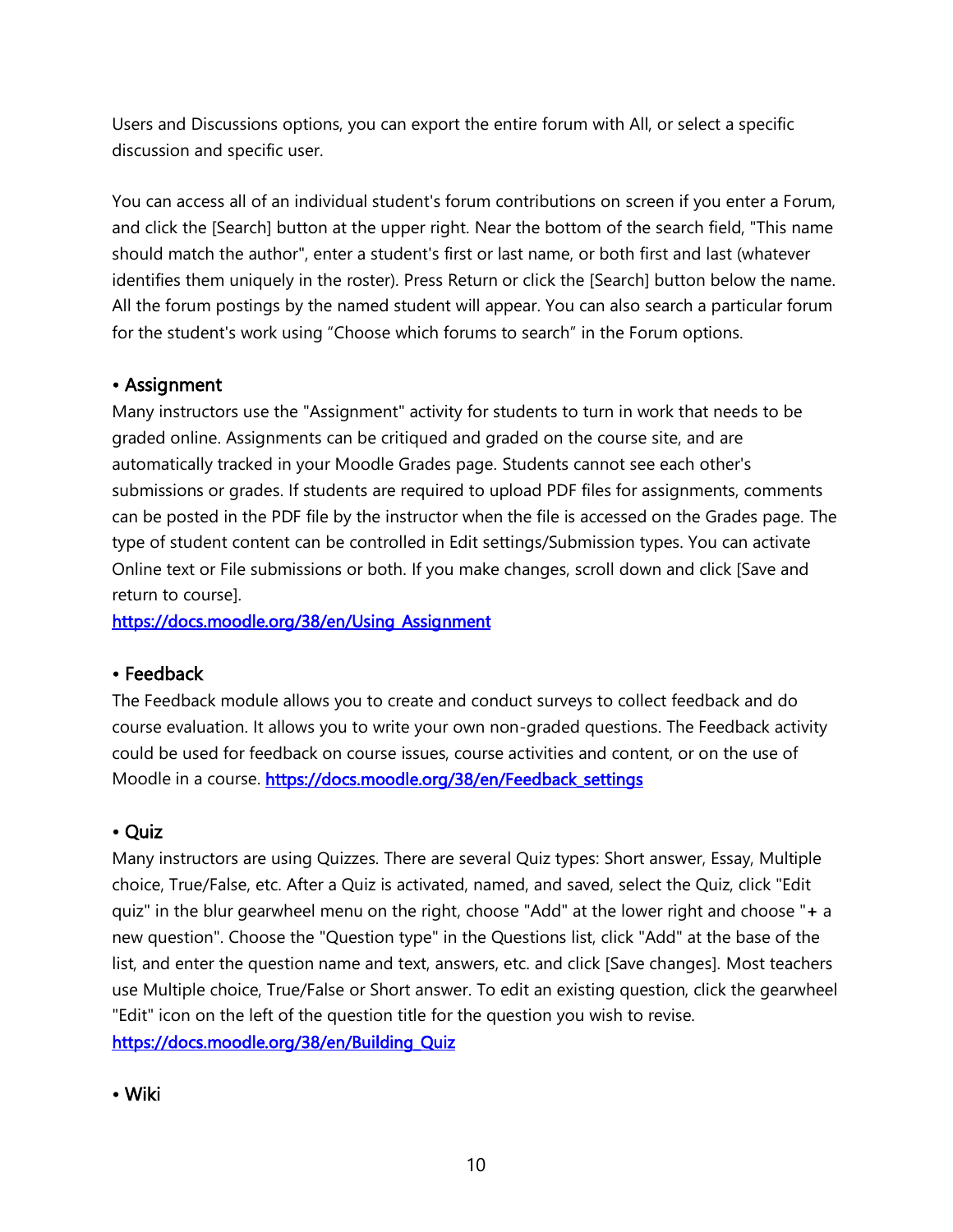Some instructors have used Moodle Wikis successfully for student group work. Groups of students do research, and collaborate on the online presentation of their work in a Moodle Wiki for access by others in the course. When you select Wiki in the Activities list you get the initial settings page.

Wiki name Description - your instructions for how the Wiki is to be used Choose Collaborative or Individual First page name

After you activate the Wiki, open it to set it up for use. There is a Format option with three editing format choices. The HTML format uses the text and media editor that is used elsewhere in Moodle, so it is best to select HTML, and then click [Save and return to course]. Now when you enter the Wiki, the first page content appears. There are tabs at the top that allow you to View the content, or to Edit the content.

To create additional pages, click the Edit tab, and in the editing area type the name of your page inside the double square brackets

 [[Group 1 Project Presentation]] and click the (Save) button. The name of the new page appears in red. Click the red page name to activate the new page. You will be prompted to create it in the same way you created the first page. Select HTML and [Create page]. To return to the front page, click the "Map" tab. [https://docs.moodle.org/38/en/Wiki\\_activity](https://docs.moodle.org/38/en/Wiki_activity)

# • Other Activities

Most of the other activities have not been used yet in our context. You can always add an activity to your course site, experiment with it, and delete it if it does not enrich the learning experience for your students.

# Tracking Student Participation

### Search for a Student's Forum Postings

You can access all of an individual student's forum contributions on screen if you enter a Forum, click the [Search] button at the upper right. In the bottom search field, "This name should match the author", enter a student's first or last name, or both first and last (whatever identifies them uniquely in the roster). Press Return or click the [Search] button below the name. All the forum postings by the named student will appear. You can also search a particular forum for the student's work using "Choose which forums to search" in the Forum options.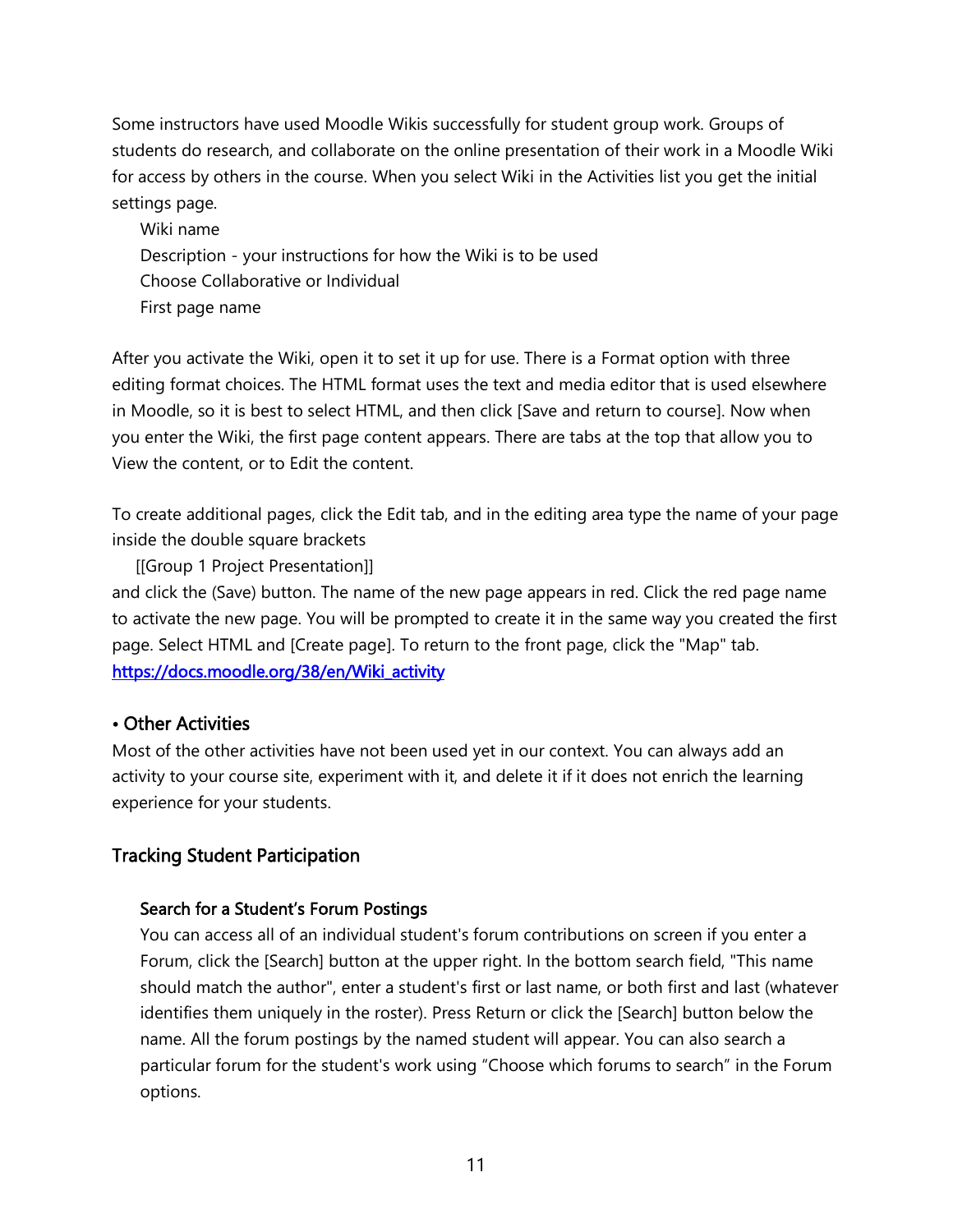### Participant Activity Logs

A log of activity in the course may be generated using the column on the left to select "Site administration", then "Reports" and then "Logs". To generate a log, select any combination of student, date, activity and actions, then click the "Get these logs" button. The [All participants] [ more ] menu can be used to select a particular student.

You can see what the students accessed, the time and date they accessed it, the IP address they came from, and their actions (view, add, update, delete). The log report page contains active links enabling you to access a student's profile page or a particular page that the student was viewing. You can download a log as a Text File, a PDF, an ODS (Open Document Spreadsheet) or an Excel spreadsheet by scrolling to the base of the list and using the "Download table data as" menu and the [Download] button.

### Individual Student Participant Reports in Student Profiles

Click a student's name in your course site Participants list to access their Profile. Under "Reports" you can choose Today's logs, All logs, Outline report, Complete report, Grades overview, or Grade.

"All logs" gives the date and time for each of the selected participant's access to course activities and resources.

"Complete report" gives the number of times each course activity or resource was accessed by the selected participant, includes the texts from all their forum posts, and links to the course activities and resources.

Under "Miscellaneous" you can access all of the posts and discussions in your Forums.

# Editing Course Site Headers, Resources, and Activities

Click the blue gearwheel icon near the course page title and select [Turn editing on].

### Edit a course header, week header, or topic header

When Editing is on, at the upper right of the course site header, there is a small blue "Edit" which accesses the "Edit section" link. This opens the editing environment for the header, which can include the course name, instructor contact information, meeting times and locations, and other appropriate text, links, images, etc. After posting content, scroll down and click [Save changes]. Activities and Resources are often inserted separately below the header text.

### Show or Hide Content for a Content Section

When Editing is on, you can hide an entire week or topic content section from your students by clicking the small blue "Edit" icon that appears at the upper right of each. Click "Hide topic" to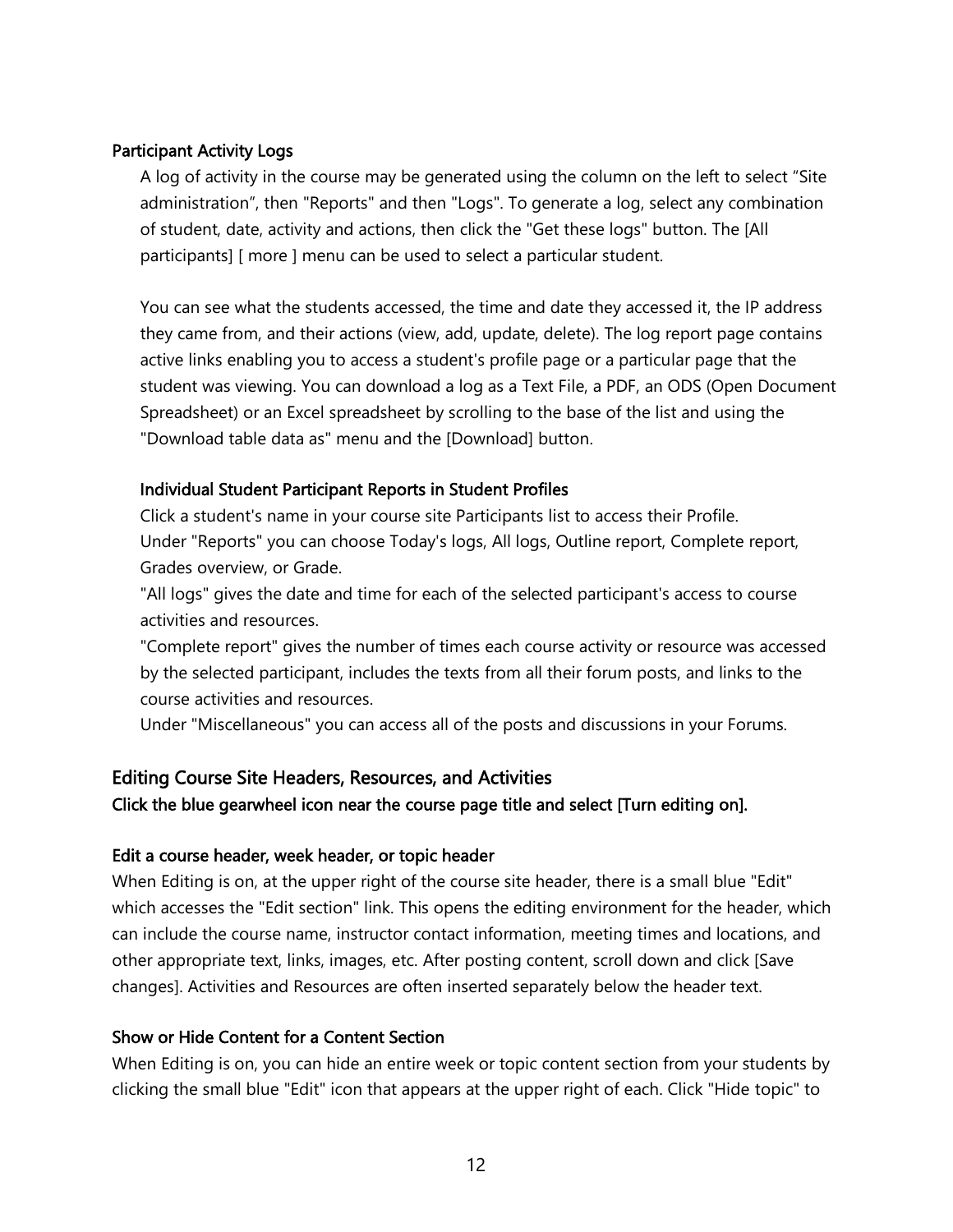make the entire content section invisible to your students, or "Show topic" to make the entire content section visible to your students again.

#### Edit Your Posted Resources and Activities

When course site Editing is on, an "Edit" drop-down menu appears on the right side of each Resource and Activity, an "Edit title" pencil icon appears on the right side of the content section title, the cross-arrows "Move resource" icon appears on the left of each activity or resource title, and if the activity is a forum, assignment, or wiki, a head and shoulders icon appears to the right of the "Edit" drop-down menu to select the "No groups" head and shoulders, the "Separate groups"" white head and shoulders in a dark circle, or the "Visible groups" dark head and shoulders in a circle outline.

#### The "Edit" menu on each installed Resource and Activity

When you click "Edit" on the right side of a Resource or Activity:

• Blue Gear wheel icon: "Edit settings" opens the settings page for the settings particular to the specific Resource or Activity, such as the content name, content description, content text, filename, URL, etc. After editing, there are buttons at the base of the page to [Save and return to course], [Save and display], or "Cancel".

• Right arrow icon: "Move right" indents the content name and adds a "Move left" option to the icons.

• Left arrow icon: "Move left" removes an indent.

• Eye icon: "Hide" hides the activity or resource from your students. The title text will become gray, a / appears over the eye, and the word "Show" replaces "Hide" in the menu. Click "Show" to open the eye and make the content accessible to your students.

• Garbage can icon: "Delete" deletes the content item.

The Cross-arrows "Move resource" icon to the left of a resource or activity item name allows you to move the resource or activity anywhere on the course page. You can use it to drag and drop the item, or if you click the icon, a list of the items on the page appears and you can select a new location and jump to it.

The Pencil "Edit title" icon close to the right end of the item label opens an edit box around the title for title revision. Edit the title and then press Return to save the edit.

The Head and shoulders "Groups" icon on the right side of "Edit" allows you to make a forum, assignment, or wiki accessible to all, or to restrict access to a predefined group. It has three settings: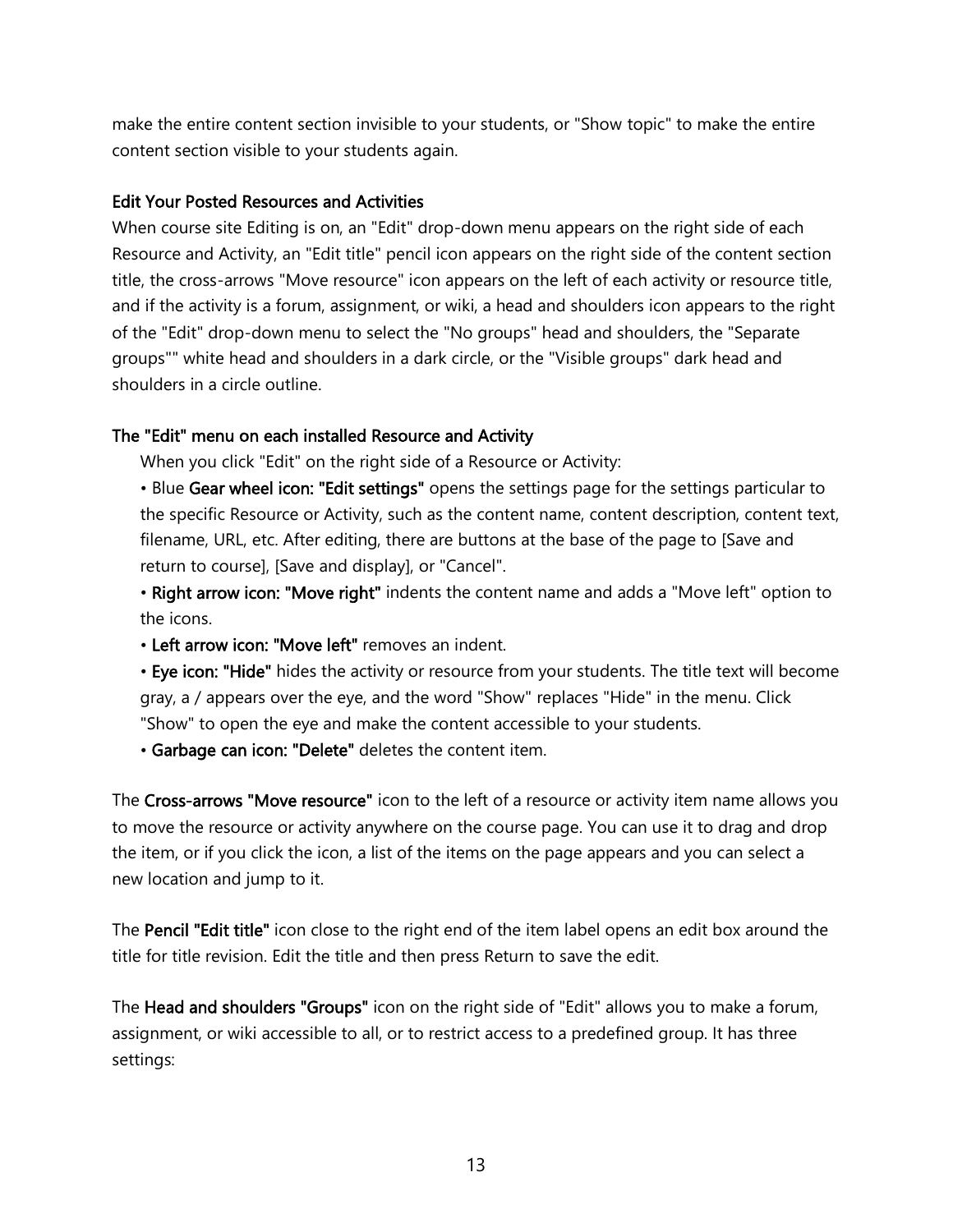"No groups", a head and shoulders without a circle, which means no defined exclusive groups. This must be set for all individual students to access the site as individuals and not as members of a predefined group. Most MassArt course sites use this option. The individual students can access and respond to each other's work. They are sometimes required to interact with those in their own informal group, but are invited to respond to others that may interest them.

"Separate groups" When you click the head and shoulders, the white head and shoulders in a dark circle appears and only defined group participants can contribute to and view their own predefined group. Content posted by other groups is not accessible, and individuals who are not in a defined group cannot access the content.

Visible groups" When you click it again, the " dark head and shoulders in a circle outline appears and allows members to work only in their own predefined group but also to view the content of other groups. Click it again to return to the head and shoulders "No groups" setting.

<https://docs.moodle.org/38/en/Groups>

### Tutorials and Documentation

In addition to this document, links to other documentation are available at the top of the MassArt Moodle home page:

Course Dates To Access Your Course Site Moodle Course Site Support Moodle Training & Documentation Links Ten Best Practices for Teaching Online Effective Practices for Blended Learning ARC Services (Academic Resource Center) MassArt Library Services

In Moodle Training & Documentation Links, there are links to Moodle training videos, and documentation from Moodle. One of the links for the Moodle 3.8 Course Site Documentation is: [http://docs.moodle.org/38/en/Managing\\_a\\_Moodle\\_course](http://docs.moodle.org/38/en/Managing_a_Moodle_course)

Moodle docs for specific aspects of a Moodle course site are available by clicking the (?) icons that appear beside the item titles on the "Edit settings" page for the course page and for each Resource and Activity you use.

### Blocks Columns

Blocks are the administrative tools in the columns along the edges of the course site that provide information about the course site, course activities and the enrolled users. On an iPhone or narrow computer window, these appear below the course content column at the base of the page. On the MassArt Moodle homepage the essential default blocks on the left are:

My Courses: access to the links to courses in which you are a participant, the course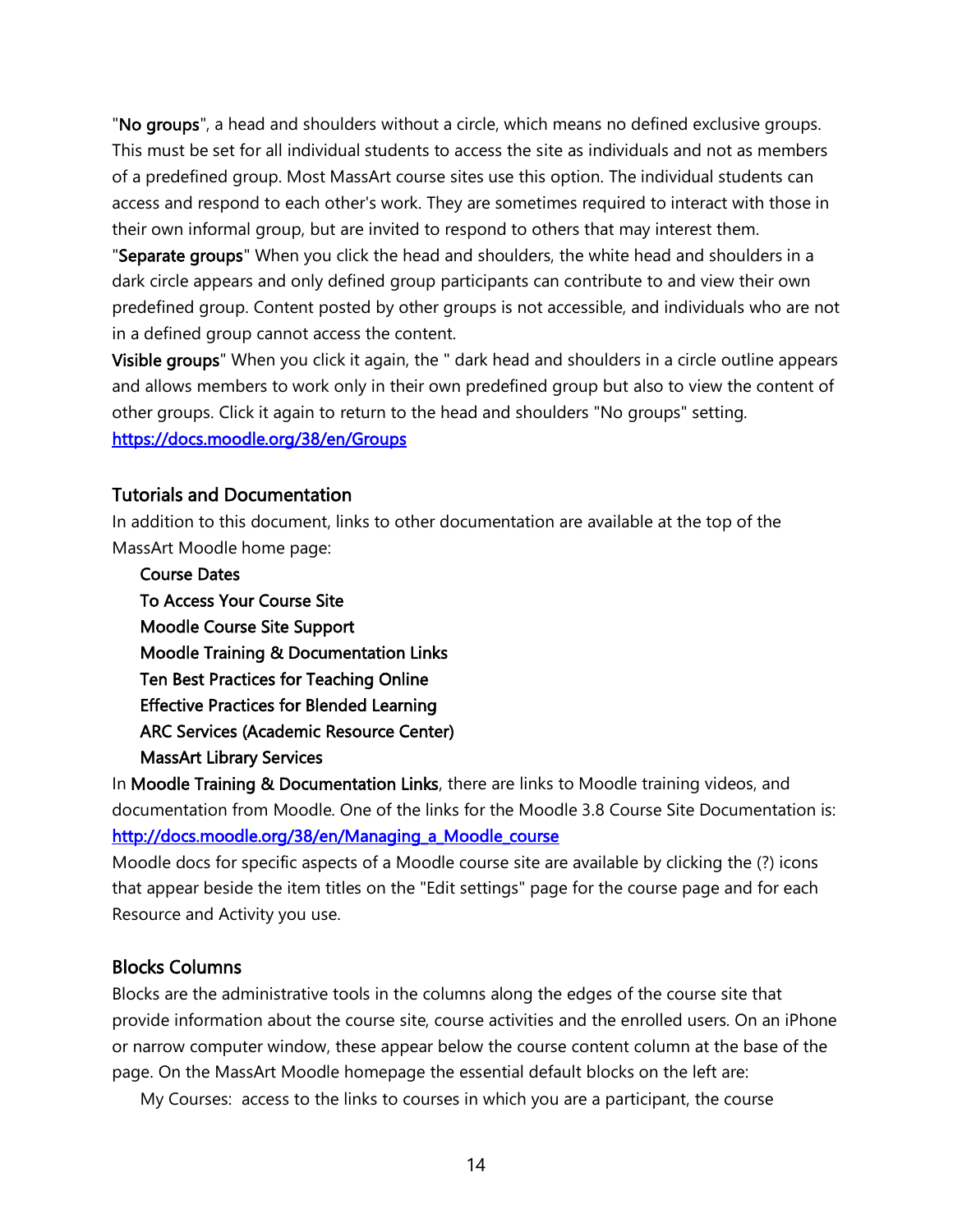participant list, etc.

Site Administration: access to "Edit settings" and a variety of other course and activity settings.

Add a block: access to the Block menu.

The homepage default blocks on the right are:

Latest News My courses Calendar: can include scheduled course deadlines, events, etc.

On a course page, the essential default blocks on the left are:

Participants: your course participant list with email addresses Grades: your grade-book Section links: jumps to a selected week or topic section on the course page Dashboard: your links to current and past course sites My courses: links to all your active course sites

On a course page, the essential default blocks on the right are: Activities: short cuts to Forums, Resources, etc. Search Forums: check Forum content for specific information Latest news Upcoming Events: enter new events in the calendar

Recent Activity: shows recent contributions to Forums, uploads to Assignments, etc.

When Editing is on, small editing icons appear on the right side of the title bar in each Block. Default Blocks on the right side can be deleted using the gearwheel icon "Actions" menu in the Block title bar. Some instructors remove the blocks in the column on the right to allow the course content column to extend to the right of the window.

# Preparing Your Materials for Use in Moodle

If your presentations involve a large number of images, it is helpful to minimize the size of your content presentation files before uploading them.

### Creating PDF Documents

PowerPoint is a useful and widely used classroom presentation tool but the files cannot be displayed on the Moodle course page, and the files can be very large and difficult to download from Moodle if there are many images. Not all students have or want to buy Microsoft Office, and PPT documents can be edited by anyone who has access to them. It is useful to convert PPTs to compressed PDF (Portable Document Format) files for access on the course page in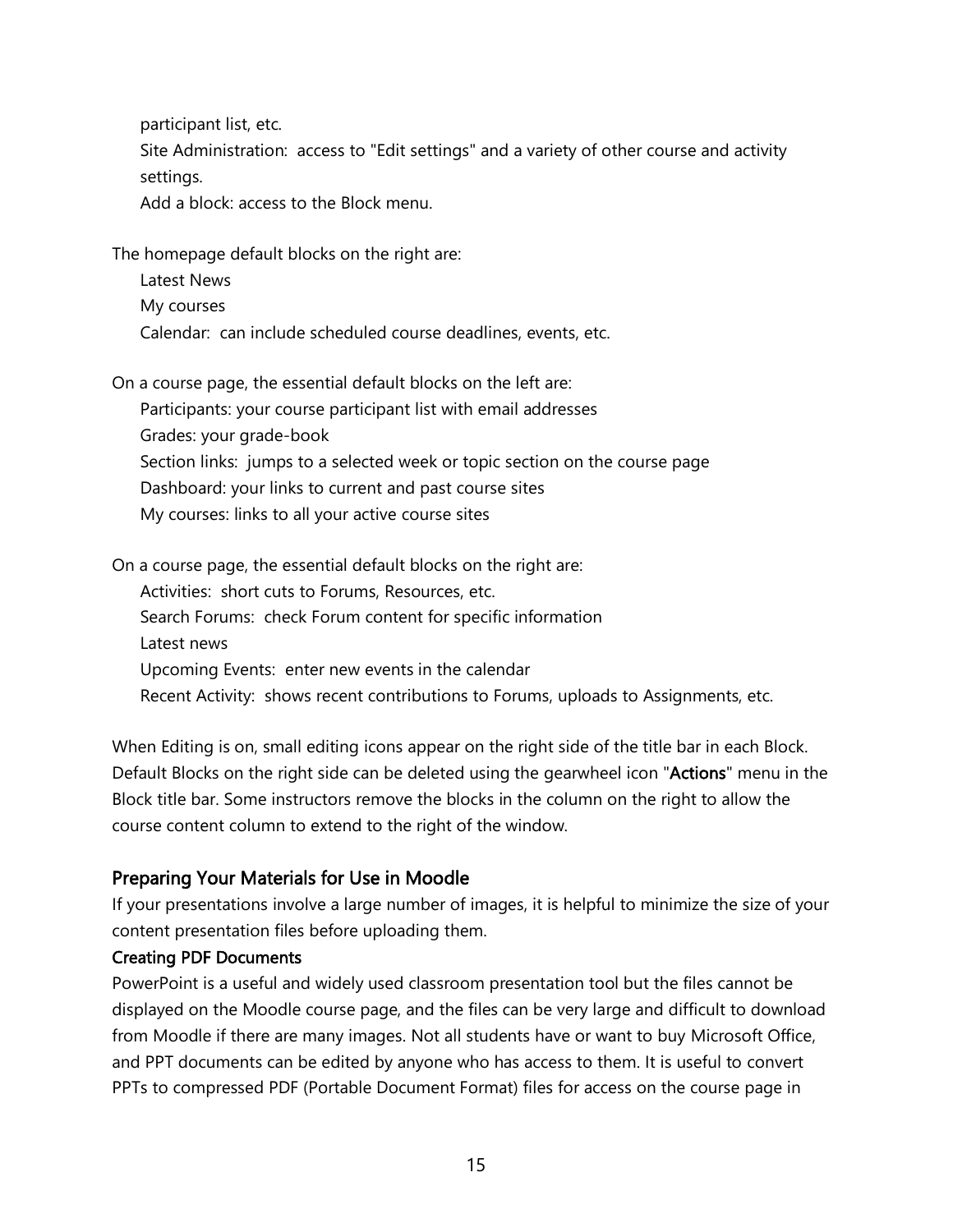Moodle. PDF documents are readable on the Moodle course page, and they can be downloaded by selecting the down-arrow icon at the upper right. There is also a printer icon.

Word documents cannot be viewed on the course page, but must be downloaded and read in Word. If Word documents do not need to be altered by your students they should be saved as PDF files for course site accessibility. Word has a PDF option in the Format pull-down menu when you select *Save As*, and when you select Print, one of the options in the pull-down PDF menu is "Save as PDF."

PDFs can be viewed and printed using many different computers and operating systems, so students who don't have Microsoft Office to access doc, docx, ppt or pptx files can access the PDF course materials, see the content on the course page, and make prints.

### Convert a PPT to a compressed PDF for online sharing

File compression is important to minimize the access time for course materials that include many images. Art History PPT files with many files are often 50mb or 100mb or more. A PowerPoint file can be reduced in size for screen viewing and then saved as a PDF in order to be accessible on the course page.

#### In PowerPoint:

- Save As
- Reduce file size
- Click [ OK ]
- Save As
- Use the "Format" pull-down menu
- Choose "PDF"
- Save

If compression and conversion is confusing to you, contact me for help: Hubert Hohn: hhohn@massart.edu, (Not in - Tower 724, 617-879-7289).

### Word Processor documents

If a course document is to be altered by a student and returned for markup, it can be saved as an RTF (Rich Text Format) file that works with all word processing software and operating systems for students who may use alternative word processing software such as OpenOffice, NeoOffice, Bean or Apple's Pages. If you prefer to use a Word format, it may be helpful to save the file as .doc, not .docx, to accommodate students who may have an older version of Microsoft Office at home, or an alternate word processor that can import a doc file.